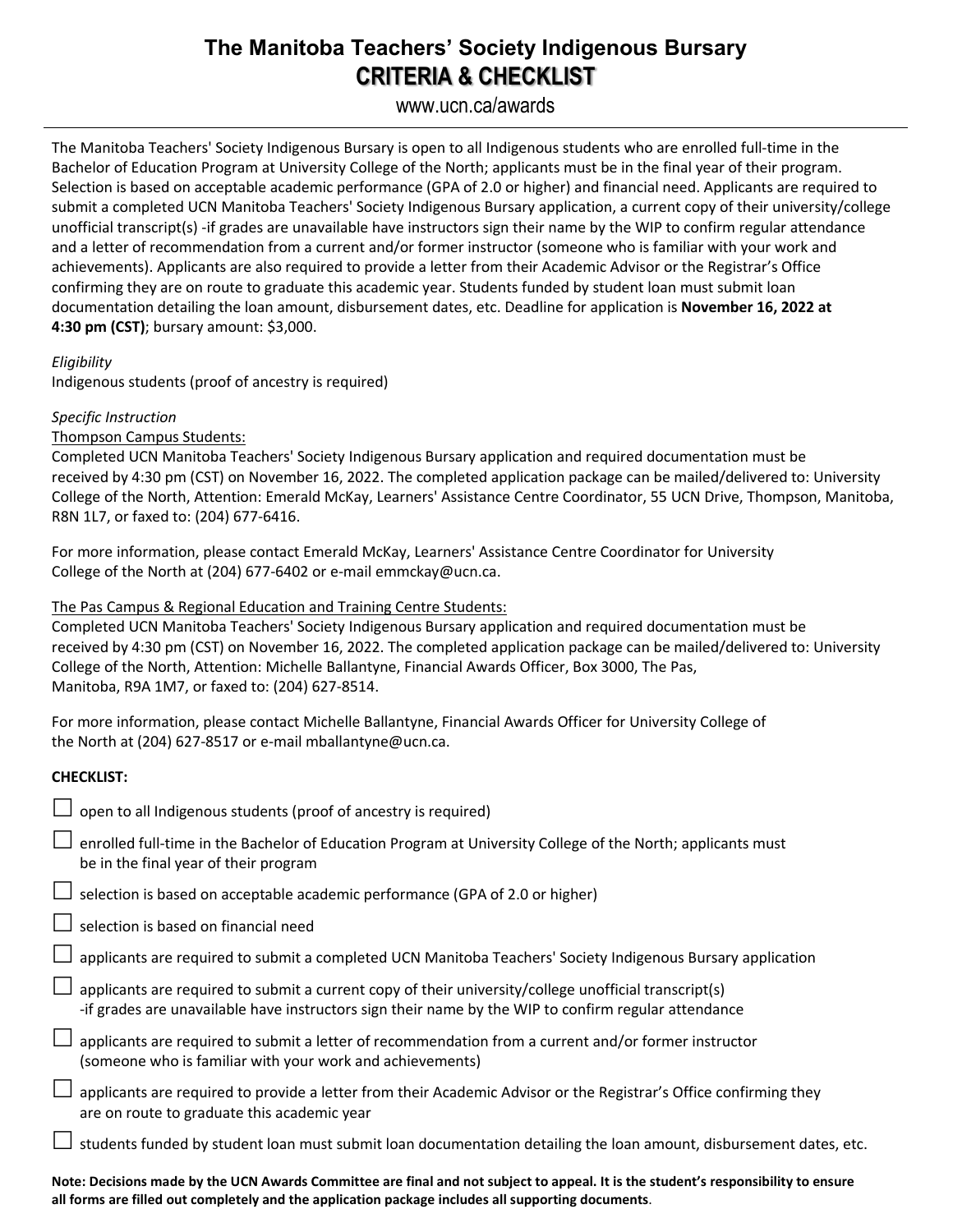

**The Pas Campus & Regional Education and Training Centre Students** Michelle Ballantyne, Financial Awards Officer Box 3000, The Pas, Manitoba, R9A 1M7 Phone: (204) 627-8517 Fax: (204) 627-8514 Toll-free: 1-866-627-8500 Extension: 8517

> **Thompson Campus Students** Emerald McKay, Learners' Assistance Centre Coordinator 55 UCN Drive, Thompson, Manitoba, R8N 1L7 Phone: (204) 677-6402 Fax: (204) 677-6416 Toll-free: 1-866-677-6450 Extension: 6402

# **Award, Bursary & Scholarship Application**

| -PRINT ALL INFORMATION IN BLACK INK ONLY-                                                                                                                |                                                                                                                                                                           | APPLICATION AVAILABLE IN ANOTHER FORMAT UPON REQUEST. |                                                                                    |         |              |                                                                 |  |  |  |
|----------------------------------------------------------------------------------------------------------------------------------------------------------|---------------------------------------------------------------------------------------------------------------------------------------------------------------------------|-------------------------------------------------------|------------------------------------------------------------------------------------|---------|--------------|-----------------------------------------------------------------|--|--|--|
| Name of award applying for:                                                                                                                              |                                                                                                                                                                           |                                                       | Date: (yyyy/mm/dd)                                                                 |         |              |                                                                 |  |  |  |
| The Manitoba Teachers' Society Indigenous Bursary                                                                                                        |                                                                                                                                                                           |                                                       |                                                                                    |         |              |                                                                 |  |  |  |
| PERSONAL INFORMATION                                                                                                                                     |                                                                                                                                                                           |                                                       |                                                                                    |         |              |                                                                 |  |  |  |
| Student number:                                                                                                                                          |                                                                                                                                                                           |                                                       | Social insurance number:                                                           |         |              |                                                                 |  |  |  |
|                                                                                                                                                          |                                                                                                                                                                           |                                                       |                                                                                    |         |              |                                                                 |  |  |  |
| First name:                                                                                                                                              |                                                                                                                                                                           |                                                       | Last name:                                                                         |         |              |                                                                 |  |  |  |
|                                                                                                                                                          |                                                                                                                                                                           |                                                       |                                                                                    |         |              |                                                                 |  |  |  |
| Date of birth: (yyyy/mm/dd)                                                                                                                              | Gender:                                                                                                                                                                   |                                                       | Marital status:                                                                    |         |              |                                                                 |  |  |  |
|                                                                                                                                                          |                                                                                                                                                                           |                                                       | $\Box$ Single $\Box$ Married $\Box$ Common-law $\Box$ Separated, divorced, widowed |         |              |                                                                 |  |  |  |
| Indigenous heritage: (please attach copy of proof of Indigenous status)                                                                                  |                                                                                                                                                                           |                                                       |                                                                                    |         |              |                                                                 |  |  |  |
| $\Box$ Inuit $\Box$ Non-Status $\Box$ Métis $\Box$ Status                                                                                                |                                                                                                                                                                           |                                                       |                                                                                    |         |              |                                                                 |  |  |  |
| Permanent mailing address:                                                                                                                               |                                                                                                                                                                           |                                                       |                                                                                    |         |              |                                                                 |  |  |  |
|                                                                                                                                                          |                                                                                                                                                                           |                                                       |                                                                                    |         |              |                                                                 |  |  |  |
| City:                                                                                                                                                    |                                                                                                                                                                           |                                                       | Province:                                                                          |         |              | Postal code:                                                    |  |  |  |
|                                                                                                                                                          |                                                                                                                                                                           |                                                       |                                                                                    |         |              |                                                                 |  |  |  |
| Phone:                                                                                                                                                   |                                                                                                                                                                           |                                                       |                                                                                    | E-mail: |              |                                                                 |  |  |  |
| $(H)$ (<br>$(C)$ (                                                                                                                                       | (W)                                                                                                                                                                       |                                                       |                                                                                    |         |              |                                                                 |  |  |  |
| <b>EDUCATIONAL BACKGROUND</b>                                                                                                                            |                                                                                                                                                                           |                                                       |                                                                                    |         |              |                                                                 |  |  |  |
| University/college program of study:                                                                                                                     |                                                                                                                                                                           |                                                       | Term:<br>$\mathsf{L}$                                                              |         | Enrolled in: |                                                                 |  |  |  |
|                                                                                                                                                          |                                                                                                                                                                           |                                                       |                                                                                    |         |              | Full-time studies $\Box$ Part-time studies                      |  |  |  |
| Program length: (e.g. year 2 of 4 year program)                                                                                                          |                                                                                                                                                                           |                                                       | Are you graduating this year?                                                      |         |              |                                                                 |  |  |  |
| $\Box$ Yes $\Box$ No<br>of<br>vear                                                                                                                       |                                                                                                                                                                           |                                                       |                                                                                    |         |              |                                                                 |  |  |  |
|                                                                                                                                                          | Course-load for term:<br>Term GPA: (please attach current copy of unofficial transcript(s); if grades are unavailable have your instructors sign their name by the WIP to |                                                       |                                                                                    |         |              |                                                                 |  |  |  |
|                                                                                                                                                          | confirm regular attendance)<br>$\%$                                                                                                                                       |                                                       |                                                                                    |         |              |                                                                 |  |  |  |
| <b>FAMILY INFORMATION</b>                                                                                                                                |                                                                                                                                                                           |                                                       |                                                                                    |         |              |                                                                 |  |  |  |
| Number of dependents under the age of 18 residing with you:                                                                                              |                                                                                                                                                                           |                                                       |                                                                                    |         |              |                                                                 |  |  |  |
| $\Box$ 1 $\Box$ 2 $\Box$ 3 $\Box$ 4 $\Box$ 5 $\Box$ 6 $\Box$ 7 $\Box$ 8 $\Box$ 9 $\Box$ 10 $\Box$ Not applicable                                         |                                                                                                                                                                           |                                                       |                                                                                    |         |              |                                                                 |  |  |  |
| List ages of dependents:                                                                                                                                 |                                                                                                                                                                           |                                                       | Is spouse, common-law:                                                             |         |              |                                                                 |  |  |  |
|                                                                                                                                                          |                                                                                                                                                                           |                                                       |                                                                                    |         |              | Employed $\Box$ Unemployed $\Box$ Student $\Box$ Not applicable |  |  |  |
| <b>FUNDING SOURCES</b>                                                                                                                                   |                                                                                                                                                                           |                                                       |                                                                                    |         |              |                                                                 |  |  |  |
| How will you be financing your education? (please check those that apply)                                                                                |                                                                                                                                                                           |                                                       |                                                                                    |         |              |                                                                 |  |  |  |
| ∟ Canada/Manitoba Student Loan/Grants/Bursaries/Scholarships/Awards (please attach proof of loan amount and loan details, e.g. disbursement dates, etc.) |                                                                                                                                                                           |                                                       |                                                                                    |         |              |                                                                 |  |  |  |
|                                                                                                                                                          | Manitoba Employment & Training Services □ Parent/s, Relative, Donor                                                                                                       |                                                       |                                                                                    |         |              |                                                                 |  |  |  |
| Band, Tribal Council, Manitoba Metis Federation (name) _________________________                                                                         |                                                                                                                                                                           |                                                       |                                                                                    |         |              |                                                                 |  |  |  |
| Financing will be:                                                                                                                                       |                                                                                                                                                                           |                                                       |                                                                                    |         |              |                                                                 |  |  |  |
| Full (books, tuition/fees and living allowance)<br>Detail (please circle those that apply: books, tuition/fees, living allowance)                        |                                                                                                                                                                           |                                                       |                                                                                    |         |              |                                                                 |  |  |  |
| List funding source name(s) and percent or amount of financing for term:                                                                                 |                                                                                                                                                                           |                                                       |                                                                                    |         |              |                                                                 |  |  |  |
| Source Name(s)<br>Percent or Amount                                                                                                                      |                                                                                                                                                                           |                                                       |                                                                                    |         |              |                                                                 |  |  |  |
|                                                                                                                                                          |                                                                                                                                                                           |                                                       |                                                                                    |         |              |                                                                 |  |  |  |
|                                                                                                                                                          |                                                                                                                                                                           | ______________% or \$ ______________                  |                                                                                    |         |              |                                                                 |  |  |  |
|                                                                                                                                                          |                                                                                                                                                                           |                                                       |                                                                                    |         |              |                                                                 |  |  |  |